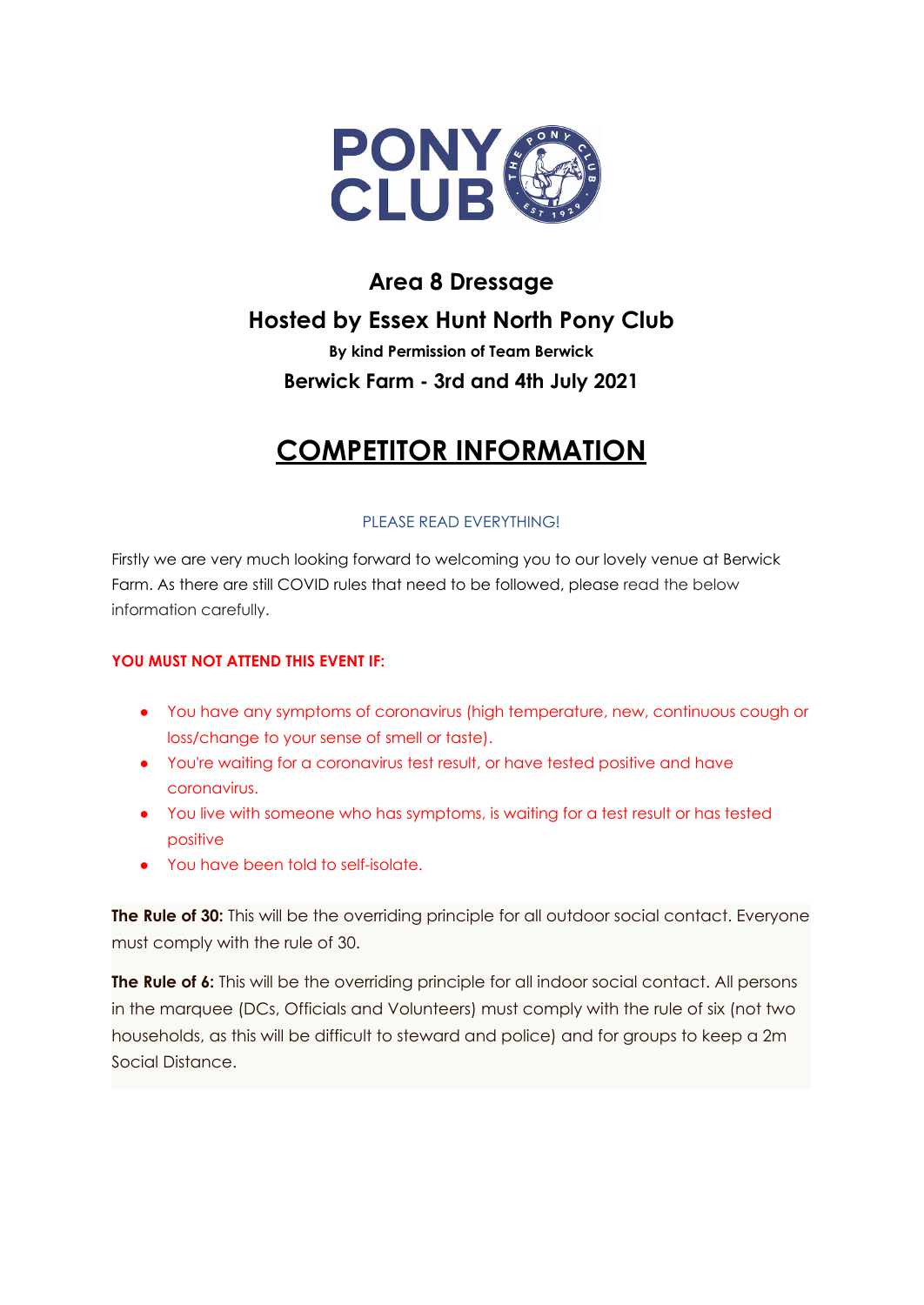#### **BEFORE THE EVENT**

#### **PLEASE KEEP AN EYE ON THE ABOVE FOR ANY UP TO DATE INFORMATION.**

**Number Bibs** - You need to print your own bib numbers and bring them with you to the event. Remember to print one for each side of your number bib and one for your lorry or car. You will need 3 copies of one of your numbers. You can print them from Pony Club Results once times are up there (FRIDAY). Or from the pdf on our website.

**Withdrawals on the Day - Please contact your DC/Branch Representative who will let the Information Team know at the 'Info Point' on the day.**

#### **ON ARRIVAL**

You will be greeted at the gate by our 'Meet and Greet Team.'

Display your number clearly in your lorry window.

**Test & Trace:** Details of all support staff and connections should be available for Test and Trace requirements. The Competitor's parent or Guardian is responsible for ensuring information can be provided for their supporters, if required. As an addition the NHS QR Code will be available to scan for people if they have the NHS Covid-19 App as part of the [NHS Test and Trace Service in England.](https://covid19.nhs.uk/)

**Parking** - You will be directed to park when you arrive. Current recommendations are 10m apart if there is tying up allowed on both sides of your box; 5m where tying up is on one side only, and 3m apart where there is no tying up allowed. This allows social distancing to be maintained. You should maintain social distancing from everyone other than those from your own household or bubble.

If you need a **HAT TAG** please ask your Branch rep or you may go to the Information Point at the top of the car park. Please ensure your hat is ready to be tagged with the Standards easily visible. You will not be able to compete if your hat is not tagged. Here is the link to the pony club hat rule. <https://pcuk.org/media/3t2nxfnb/hat-rule-2020.pdf>

**Passports and Numbers** - You will not need to go to the entries secretary to have your vaccination record checked or to collect your number. EHNPC Officials on site will carry out random vaccinations checks in the horsebox park, and so you need to still remember to have your horses' passports with you, but you will not be required to present your passport on arrival. You will have already printed your rider number/s and brought them with you

**RULES** - Here is a link to the PC Dressage rules https://pcuk.org/media/psedy2xm/dressage-rule-book-2020-final.pdf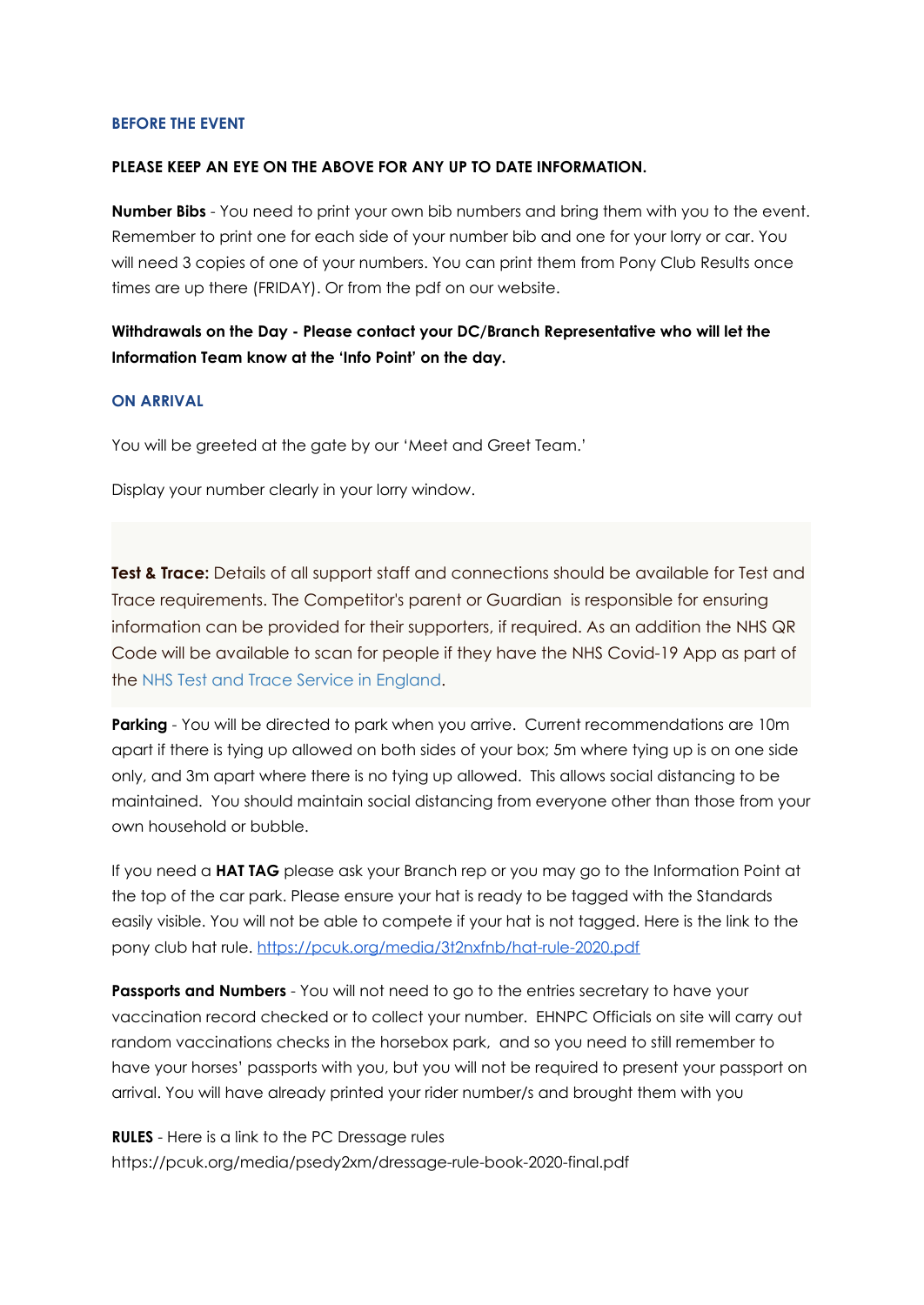#### **WARM UP/ COMPETE - Please see the attached map!**

Number in warm ups will be restricted so please don't go to warm up areas too early. A steward will be managing this.

There are two warm up areas, please start your warm up in the PRE WARM UP AREA 1 in the same field as the lorries and a steward will let you know when you may go into the WARM UP AREA 2 nearest to the arenas. As a guide this will be about 30 minutes before your ride time.

Arena Stewards will advise you when to go to your arena. It is your responsibility to identify yourself with them. They will be wearing a Bib with the Arena Number.

Please be aware if the arena runs late, you will not be able to go forward if there are too many people in the Arena Field.

You are welcome to go to the PRE Warm Up Area 1, an hour before your riding time.

No Lunging – no helpers / parents on foot please – you may watch your competitor from the adjacent area, keeping 2m apart from each other.

**Tack Check** - Please see the tack check steward for your arena at least 30 minutes prior to your riding time. They will be situated in the Pre-Warm Area 2 in the Parking field.

**Wear Yellow for Tiggy** - If you wish to add a discreet yellow ribbon under your pony club badge and felt in memory of Tiggy Hancock you may do so.

### **PARENTS / SUPPORT - PLEASE DO NOT CONGREGATE IN LARGE GROUPS.**

YOU ARE EXPECTED TO RIDE ON YOUR ALLOCATED TIMES. IF YOU DO NOT DO SO, YOU RISK BEING UNABLE TO COMPETE.

We ask that competitors maintain social distancing when riding.

**Rider Falls** - If you fall off In the lorry park or warm up you must be checked by a paramedic before continuing to compete.

All rider fallers must be checked by a paramedic before you leave the site.

**DELAYS -** We always aim to run to time, however delays are, at times, unavoidable. In the event that we do experience delays we will communicate via our stewards. We ask you to be patient and wait with your vehicle, maintaining social distancing.

**SCORES** - all scores will be online. Please click here: **Pony Club [Results](https://www.ponyclubresults.co.uk/Events/event.php?eventid=487)**

**DRESSAGE SHEETS** - Can be collected from the Information Point 20 mins after results have been posted or you can leave a SAE there and we will post yours to you. We will also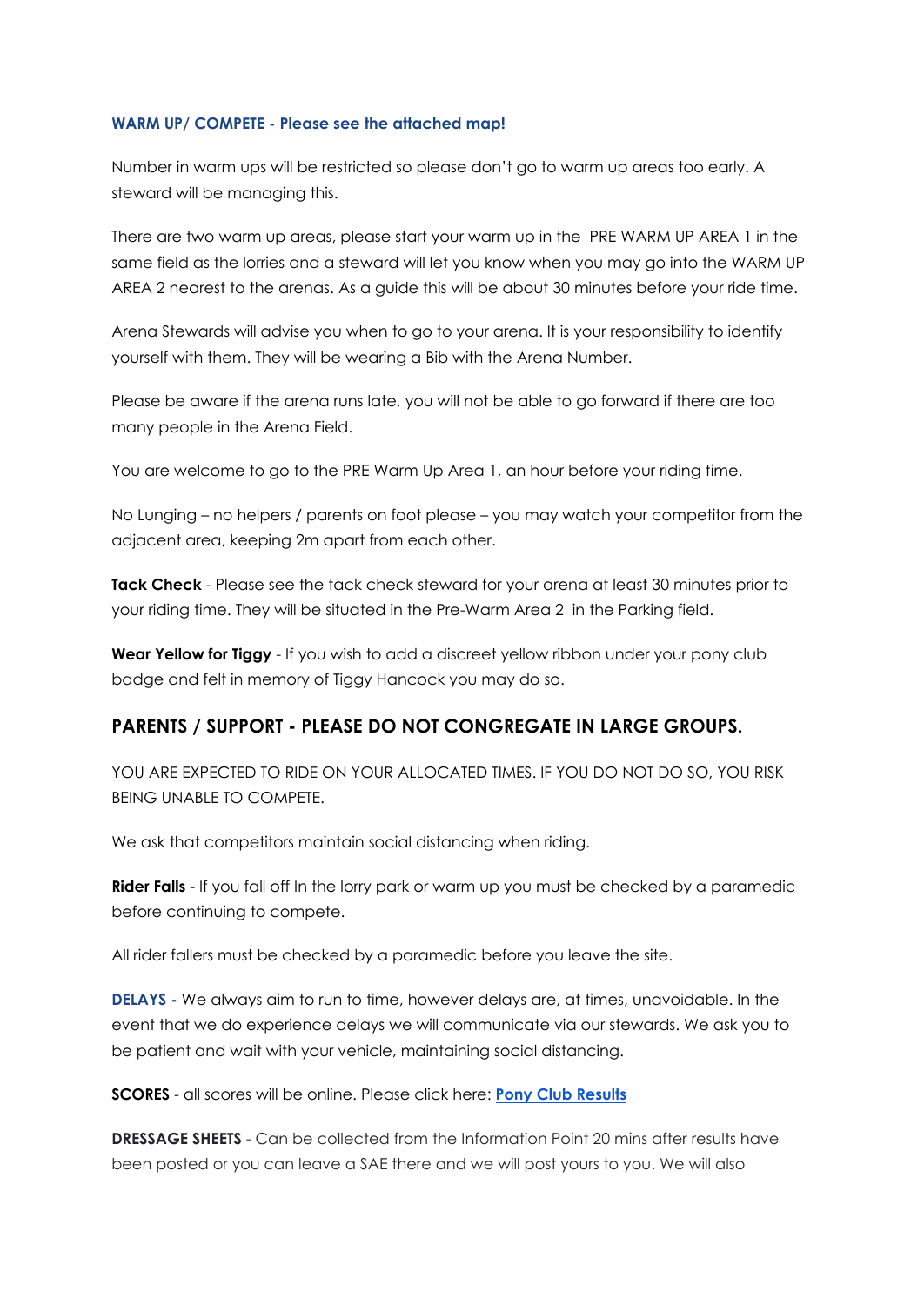endeavour to give to each DC at the end of the competition for circulation within your branch.

**PRIZE GIVING** - Will be held approximately 30 minutes after results have been posted. This is dismounted and will be held outside the info point. Please do not gather in large groups and do maintain social distancing. Please dress correctly for prize giving

**DOGS** - Dogs are allowed and MUST be kept on leads at all times. Any dogs not on the lead will require us to ask you to leave the site.

**REFRESHMENTS** - On-site catering is available, in line with current government guidance. This is CASH ONLY. You need to maintain a 2m social distance when queueing and enjoying the catering facilities.

**RAFFLE** - On Sunday, We are holding a raffle in aid of Teenage Cancer Trust, this is in loving memory of our past member Caitlin Warren, who sadly lost her fight to breast cancer last year. Tickets will be on sale on Sunday.

**CROSS COUNTRY COURSE** - The beautiful course at Berwick Farm XC will be open on Saturday from 10am-3pm for those entered into the Grassroots competition and at the end of the day for the general public. On Sunday the XC will open to all after the competition has been completed. You MUST book in. If you would like to book please visit their website <https://www.berwickfarmxc.com/> . A very small part of the course will be closed off for the dressage - Please do not use this area. In order to use the course you will need to book and wear the appropriate hat and body protector.

**PHOTOGRAPHER** - There will be a Photographer on site. ARDS is our official photographer. Photographs can be purchased on the day, you will need a MASK or alternatively order via their website.<https://www.ardsphotographic.co.uk/events.html>

**TOILETS** - Toilets will be provided and cleaned regularly. Hand sanitising stations will be provided and members are encouraged to take home their rubbish and use their own toilets in their own lorries.

**RUBBISH** - Please take all your rubbish away with you.

**HORSE DROPPINGS** - Please leave the area around your lorry / trailer clean and tidy, taking all droppings and hay home with you.

## **RIDE COMPETE LEAVE**

**LEAVING BERWICK** There will be a CLOCKWISE one way system in operation along Berwick Lane on the day of the event. You MUST turn left when leaving Berwick Farm.